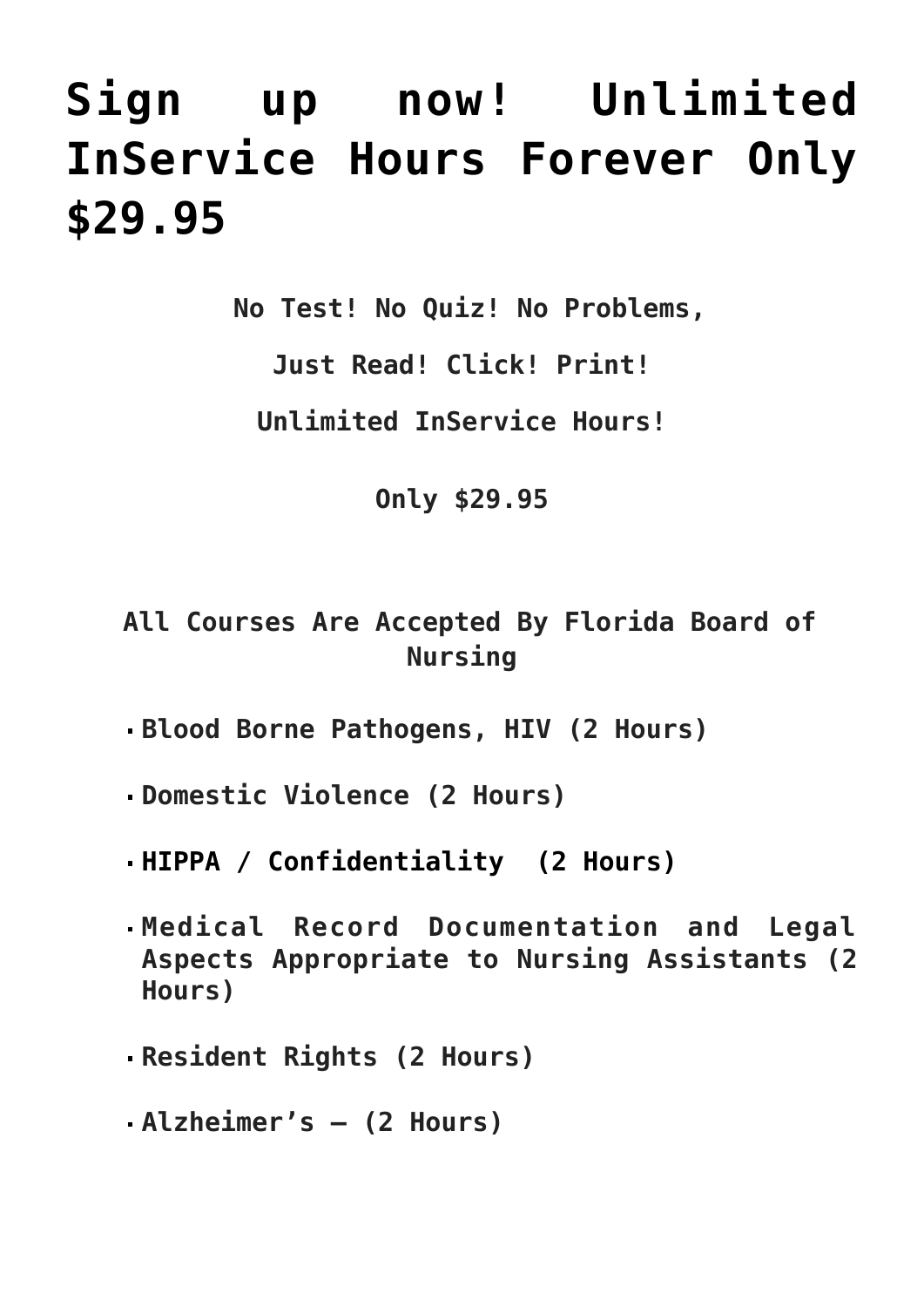**CPR skills (2 Hours)**

- **Medical Errors (2 Hours)**
- **And Many Many More……**

## **Call Us at (786) 664-8869**

We are in Partnership with PayPal for our payment processing.

| Checkout Options                                         |  |
|----------------------------------------------------------|--|
| \$29.95 USD / 1 Year Unlimited Florida Certified Nursing |  |
| Assistant / CNA In-Service Hours Online                  |  |
| Gift, Coupon, or Redemption Code?                        |  |
| Apply                                                    |  |
| Create Profile                                           |  |
| First Name *                                             |  |
|                                                          |  |
| Last Name *                                              |  |
|                                                          |  |
| Email Address *                                          |  |
|                                                          |  |
| Username (lowercase alphanumeric) *                      |  |
|                                                          |  |
| Password (type this twice please) $*$                    |  |
|                                                          |  |
| password strength indicator<br>Additional Info           |  |
| Phone# $*$                                               |  |
|                                                          |  |
| Street Address *                                         |  |
|                                                          |  |
| $City *$                                                 |  |
|                                                          |  |
| State *                                                  |  |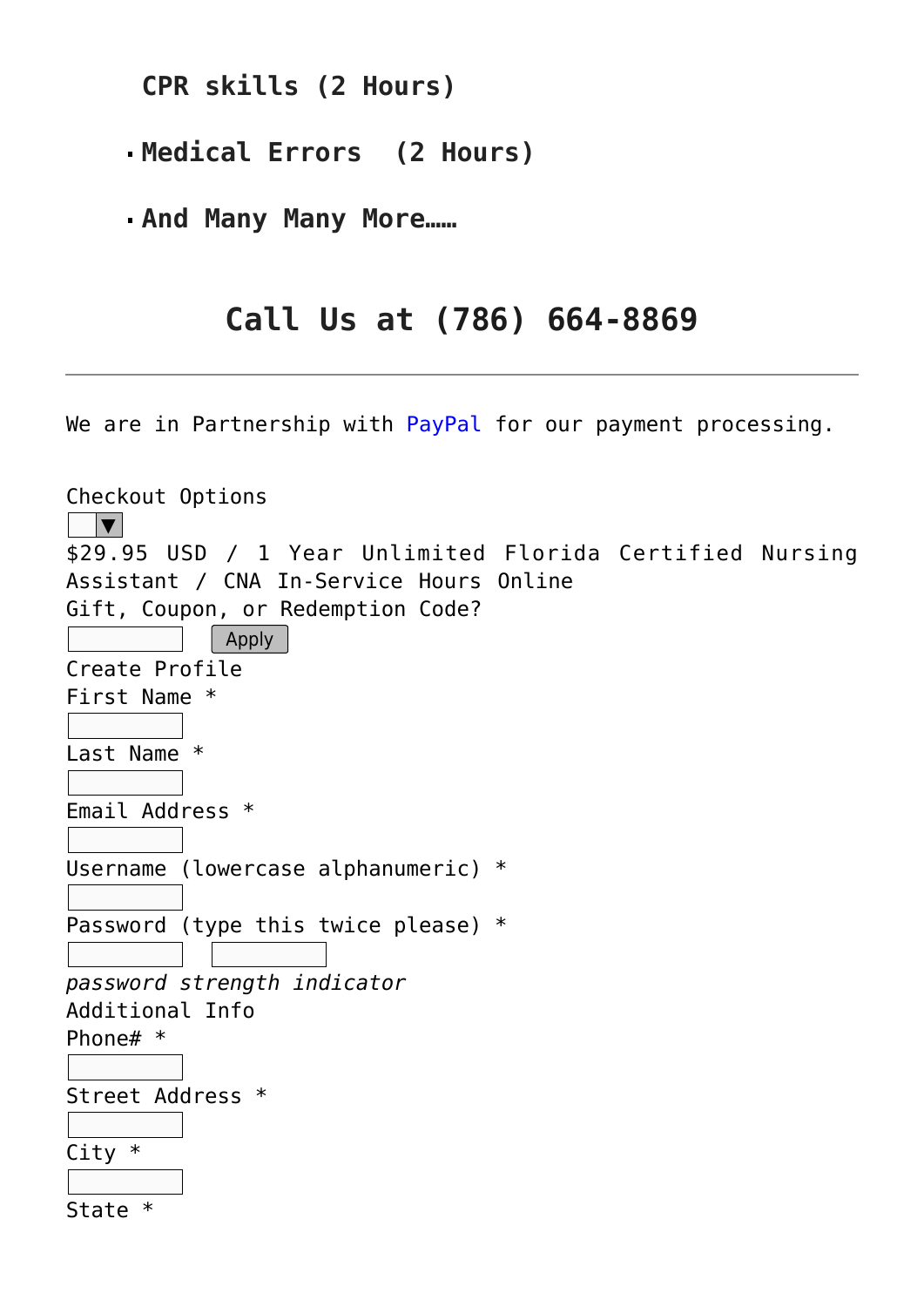Zip \*

Letter part of your License Number (Example CNA, RN, ARNP, PN,...ect) No Numbers \*

CNA

 $CNA$  Lic#  $*$ 

 $\Box$  I have read and agree The Terms And Conditions of this website

 $\Box$  I understand if my license number is entered incorrectly it can take up to 90 days or more for my CEs to be updated in CE Broker

Billing Method

 $\begin{array}{ccccccccccccccccc} \circ & \circ & \circ & \circ & \circ & \circ & \circ & \circ \end{array}$ 

Card Number (no dashes or spaces) \*

Card Expiration Date (mm/yyyy) \*

01 January  $\sqrt{2022 \times}$ 

Card Verification Code \* [need help?](https://en.wikipedia.org/wiki/Card_security_code)

```
Card Start Date (mm/yyyy), or Issue Number *
```
Billing Address

Street Address \*

City / Town \*

State / Province \*

Postal / Zip Code \*

Country \* United States  $\vert \bm{\nabla} \vert$ Checkout Now Submit Form

**Please do not click on submit button more**